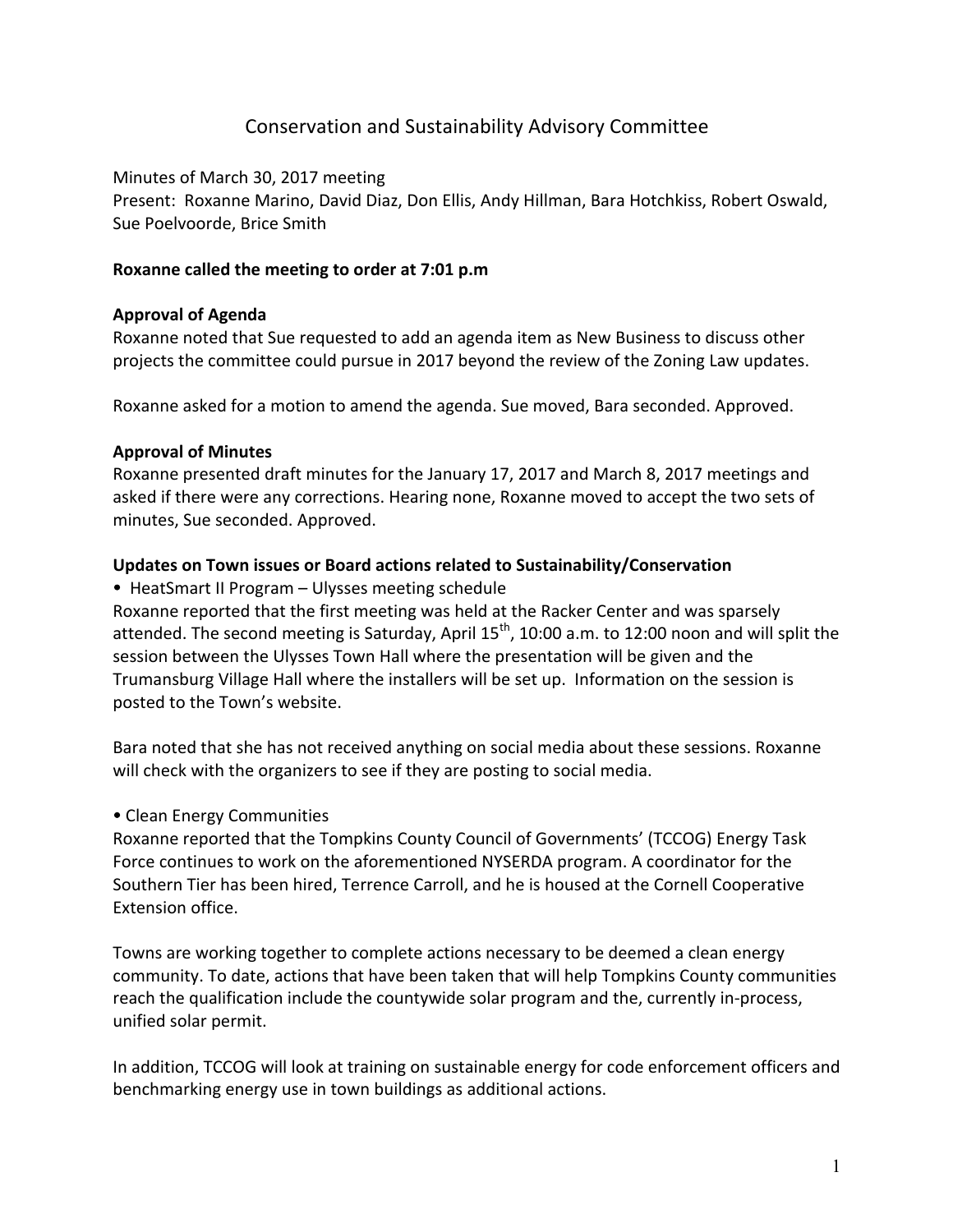Once communities receive designation they will be eligible for grant funding to do other projects. The Town of Ulysses Board is discussing a potential project for Town Hall to replace the current heat/AC system with a heat-pump system.

# **Old Business**

#### **A) Proposed Glare Standard and changes to Town Solar Law**

Roxanne reported that the Town Board passed on our committee's recommendations to the Planning Board for consideration. The Planning Board agreed with the majority of our recommendations with two exceptions.

1) The Planning Board wants to use 1-foot topographic intervals in the glare analysis tool rather than the ten-foot interval that is the current standard for the SGHAT tool. Brice explained that the base mapping currently used in the tool is Google Maps, which is ten-foot intervals. Any deviation from this level would have to be manually entered in to the SGHAT and it would hamper the ability to use the optimization tool in the analysis program.

Roxanne asked Brice to write up the explanation for not recommending the change to the onefoot interval that our committee will send on to the Town Board and the Planning Board.

2) The Planning Board does not support our suggestion to allow the maximum height limit of a solar array to match the maximum height allowed for the district, e.g. 32 feet. The current law states 20 feet. The CSAC continues to support changing the maximum height limit to 32 feet to allow for design changes to the array layout that would help to minimize glare impacts on surrounding development.

Sue moved to have Roxanne prepare a memo from the CSAC to the Town Board restating our recommendations to maintain the topographic interval used in the glare analysis tool at tenfeet, Brice will provide the wording, and change the maximum height permitted for an array to 32 feet. Don seconded the motion. Approved.

# **B) Zoning Update**

Roxanne and Andy reported out on some of the discussions ongoing through the Ag Committee and the BZA.

The committee began to discuss sections of the draft Agriculture Zone that are of concern including lot size, road frontage, changes from uses allowed by special permit to uses allowed with site plan review and parcel subdivision standards.

Roxanne noted that the committee must have our comments to the Zoning Update Committee by May 4<sup>th</sup>. In light of that deadline an additional meeting in April should be scheduled. The group discussed how to utilize the Google document set up by Don. Specific wording changes to